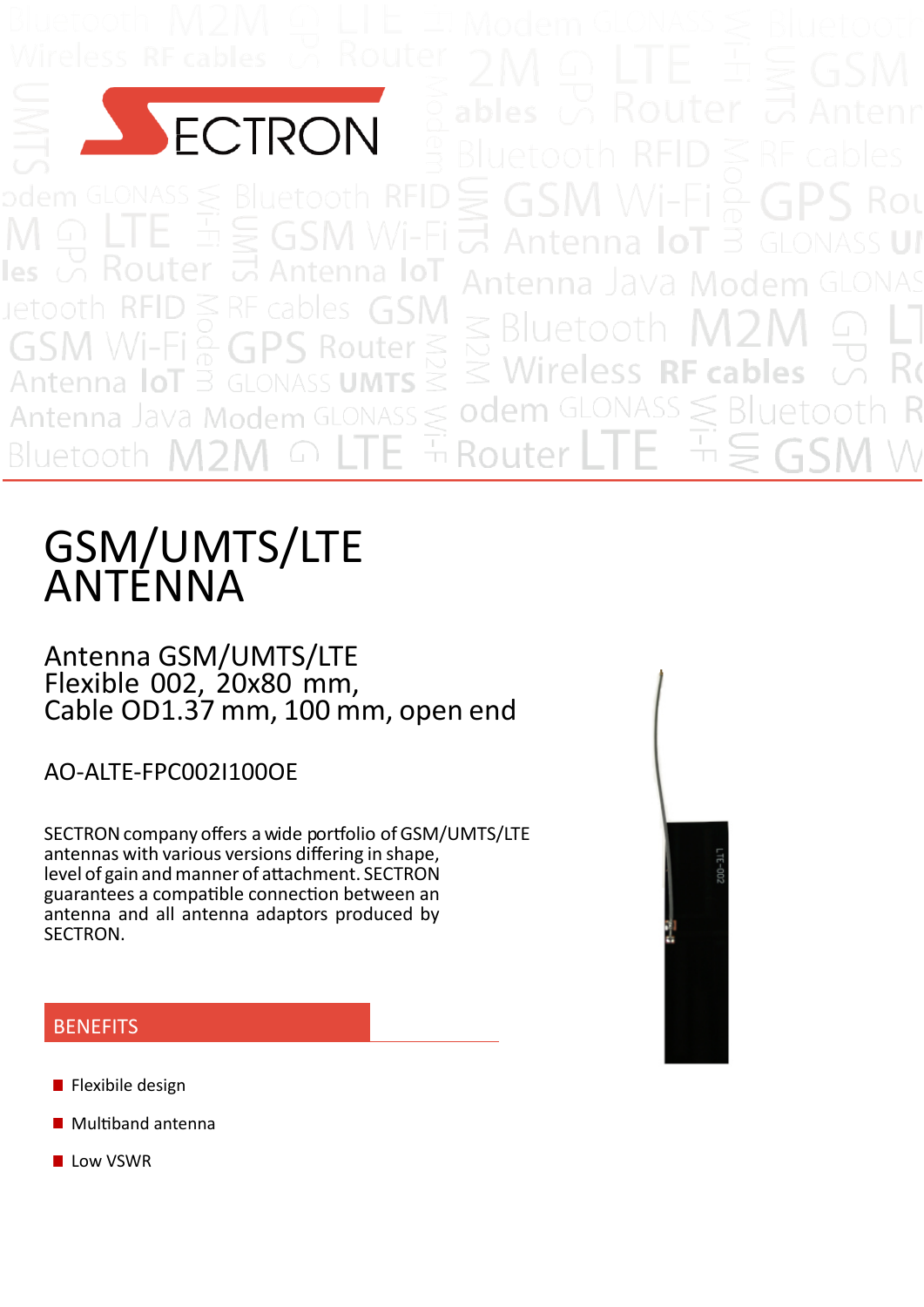| Technology            | GSM/UMTS/LTE                    |  |  |
|-----------------------|---------------------------------|--|--|
| Frequency bands       | 700-960/1710-2170/2600-2700 MHz |  |  |
| Bandwidth             |                                 |  |  |
| Gain                  | 3.2 dBi                         |  |  |
| <b>VSWR</b>           | 2.0:1                           |  |  |
| Impedance             | 50 Ohm                          |  |  |
| Directivity           | Omnidirectional                 |  |  |
| Beam angle            | Attached graphs bellow          |  |  |
| Polarization          | Linear                          |  |  |
| Maximum input power   | 10 W                            |  |  |
| Power voltage         | 2.2-5 VDC                       |  |  |
| <b>Dimensions</b>     | 80x20 mm                        |  |  |
| Weight                | 5g                              |  |  |
| Operating temperature | -40 to +85 $^{\circ}$ C         |  |  |
| Execution             | External                        |  |  |
| Method of attachment  | Internal                        |  |  |
| Cable type            | 1.37 mm coax cable              |  |  |
| The cable length      | 0.1 <sub>m</sub>                |  |  |
| Connector type        | Open end                        |  |  |
| Certification         | RoHS, ISO 9001, ISO 14001       |  |  |
| IP code               |                                 |  |  |
| Material              |                                 |  |  |

# DRAWING

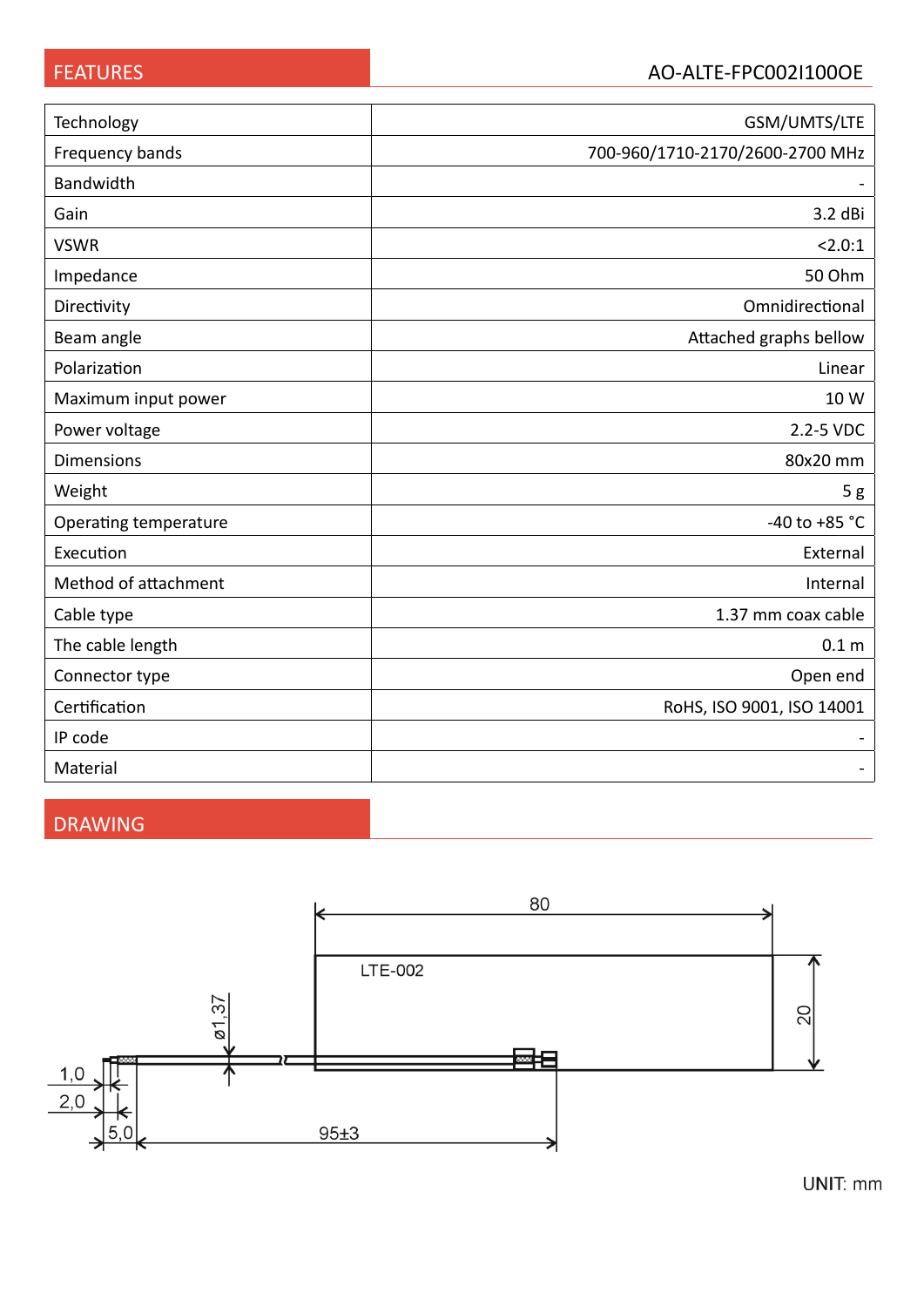

#### **RADIATION PATTERN - 2D**